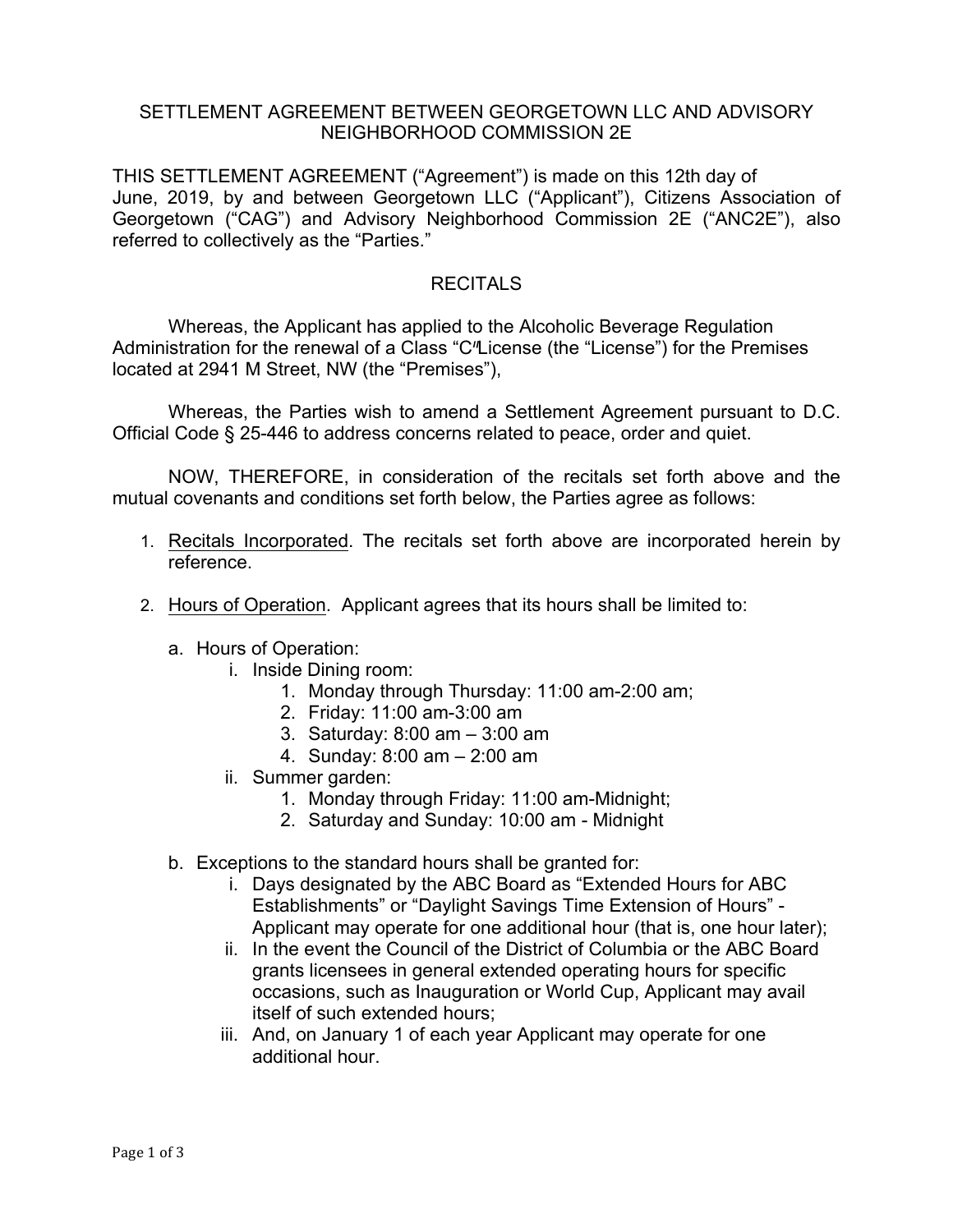3. Noise.

- a. Applicant shall present only recorded background music in the Summer At no time, shall such music be audible beyond the outdoor Garden. perimeter of the leased Premises, including on 30<sup>th</sup> Street. NW and M Street NW.
- b. Applicant may present any type of music inside the Premises as long as neither the sound nor vibration of/from such music is audible outside of the perimeter of the leased Premises at any time, including on M Street NW and 30<sup>th</sup> Street NW.
- c. Applicant may only play music set out in (a) above or other amplified sounds on the speakers within the Summer Garden:
	- i. between 10:00am and 10:00 pm Sunday through Thursday, and
	- ii. between 10am and 10:30 pm Friday and Saturday.
- d. Parties agree to work together to resolve any complaints of noise disturbances attributed to outside entertainment. To this end, Applicant agrees to provide representatives of all Parties to this Agreement a cellphone number which such representatives may call immediately to lodge a complaint about a perceived violation of Section 3 to this Agreement. Within 30 minutes of receiving such a complaint, Applicant agrees to turn off the music until the following day.
- 4. Patrons and Employees.
	- a. Applicant shall take reasonable and immediate action to prevent its patrons and employees from causing unreasonable noise, disturbances or loitering in the area immediately outside of the Premises and along 30<sup>th</sup> Street, NW.
	- b. Applicant shall maintain a clearly visible sign near all exits of the Premises, including the Summer Garden, which encourages its patrons and employees to be respectful of the surrounding neighbors and leave in a quiet, orderly manner: and
	- c. Applicant shall use best efforts to discourage loitering and/or smoking in the vicinity of the Premises, including on public space.
- 5. Business.
	- a. Alcohol sales shall end 30 minutes prior to closing ("last call"). However, patrons may remain on the Premises until the end of the Hours of Operation.
- 6. Trash.
	- a. Trash pickup will occur one time per day, a minimum of six days a week except on federal holidays and/or when trucks cannot access 30th Street, NW because of inclement weather, or due to work on said street or sidewalk preventing access to 30<sup>th</sup> Street, NW.
	- b. All trash will be discarded and stored in the designated trash area behind the Premises: